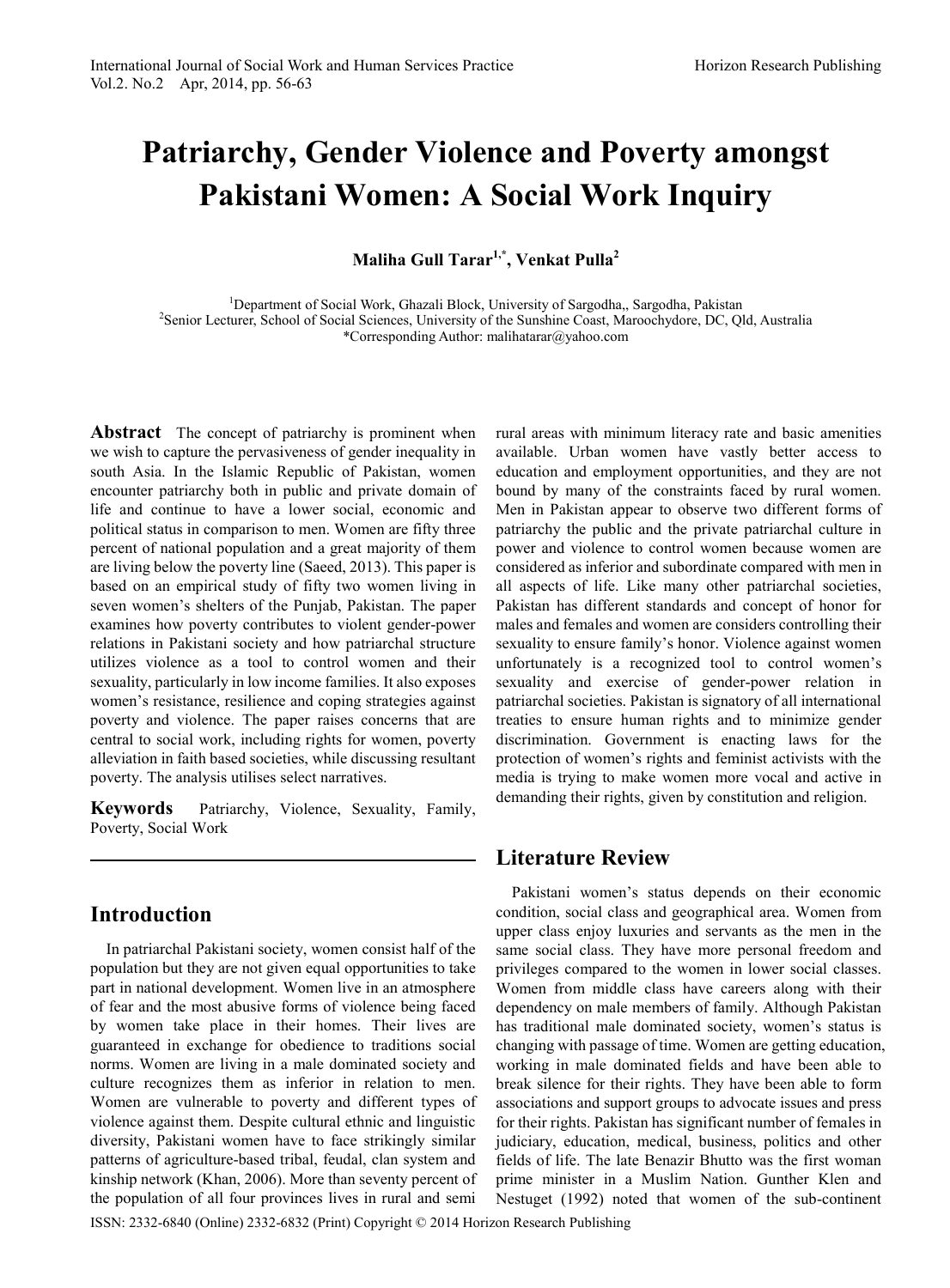started Women Reform Movement (1886-1995) for their rights and also actively participated in Pakistan movement. Kalim (2001) observed that with the passage of time, women have been inducted in different professions such as army, nursing, police and nursing. Ahmed (2009) claimed that Mohammad Ali Jinnah the Founder of Pakistan believed in the importance of the role of women in nation-building as equal citizens of Pakistan. He would, no doubt, have been happy to see the conspicuously growing number of women in leading professions and political institutions of Pakistan but there is still a lot that remains to be done at every level for gender mainstreaming through the women empowerment. in the area of discrimination on gender.

Pakistani women have right to vote from 1947. They also have right to own and inherit property, drive cars, as men. They have equal access to all educational facilities in Pakistan. Although rural women have limited access, they face no discrimination when they choose to enroll at educational institutions located in urban areas. Due to rural illiteracy levels, current female literacy rates stand at only 36 percent, which compares unfavorably to the male rate of 64 percent. Most Pakistani girls manage only to complete their primary education. The enrolment rates for girls keep dropping at higher levels in the educational system (World Trade Press, 2008). There are some co-educational schools, colleges, and universities in Pakistan, but generally boys and girls study in single-sex schools after the initial primary schooling. Educated women have the same access to employment as men. Greater numbers of women contribute financial support to their families by working outside the home. Pakistan has agro -based economy and most of the rural population is involved in agriculture related activities. Government of Pakistan (2012) reported that rural women play a significant role in agriculture and spend a great deal of time and energy in house work, working in fields and looking after domestic animals. Most of them are unpaid workers and they reduce the expenditure on household and enable men to go out to earn.

Women in rural areas have to face more cultural and traditional constraints and are expected to stay at home for the care of family. They have less access to employment and educational facilities then women from urban areas. Kumar and Varghese (2005) admits the same that women are living in men dominated society and have less opportunities to get education and employment. Government of Pakistan (2012) reported that rural Pakistani women are deprived of their basic needs especially of medical needs and educational facilities are virtually non-existent for them. Qadim (1998) argued that women development can be achieved by women's awareness and participation. One third of Pakistan's population is so poor and can only survive on the basis of the free labor performed by women. Women's social status is almost same in other countries of the region as Acharya (1993) pointed out that in India, women's contribution in social life is not recognized by the society and their families. Goodwin (2006) has made a similar

observation by noting that a constant in the lives of Pakistani women is lack of knowledge about their rights, and lack of recourse once these rights are abused.

#### **Patriarchy, Poverty & Violence**

Gender violence has been recognized as a violation of human rights. Literature highlights that violence against women inflicts tremendous costs and consequences in all countries and societies ( Levy, 2008) . Centre for Health and Gender Equity (1999) has revealed that around the world at least one woman in every three has been beaten, coerced into sex, or otherwise abused in her lifetime. It has been noted that women have been the victims of domestic violence throughout the history and often the abuser is a member of her own family (Dobash & Dobash (1979). Violence against women in Asia is difficult to understand without reversion to sensationalism and stereotypes because the violence is the abuse of power in the maintenance or creation of inequality (Rae & Manderson, 2002, p.4) *.*In a study conducted in Calcutta, India about women violence, Purna Sen (1996, p.364) said, usually the men bear the responsibility for the violence, but women may influence the situation in which it happens. If a woman can resist violence in intimate relationships, then it can indicate that in other areas, where the demands upon her are less emotionally and socially charged, she may exercise greater autonomy than otherwise. Ilkkaracan (2000, p.1) compiled feminist writings from Muslim societies and discussed that the control of women's sexuality remains the most powerful tool of patriarchy in most societies. This is achieved via complex mechanism of social, political, economic and cultural manipulation. Ilkkaracan also highlighted that religion often is misused as powerful instrument of control, legitimate violation of women's human rights.

Shenaz (2006,p.74) discussed the work of Claude Levi-Straus and Gayle Rubin (1975) which exposes another context that marriages are a form of exchange between kin groups and that women are seen as a precious gift. Families with little means often find that their daughters' sexuality is a valuable asset, a commodity commanding a high price to cope with increasing inflation and chronic unemployment. Marrying her to the highest bidder in exchange for a "gift" frequently becomes one method of paying off debts. Furthermore, many women are sold into marriage to sustain alcohol and drug habits of their male relatives. Poverty and family violence are the reasons for their plight. Babar (2007) explained how lack of education and economic opportunities for women restrict the potential for women to think about their due rights. Furthermore, poverty and religious extremism are also barriers in the way of Pakistani women becoming progressive and independent. Women's welfare is highly regulated by the honour of their men relatives. Men normally control their movements and behavior whether they happen to be the father, husband or brother. The women of Pakistan have major challenges to get their basic human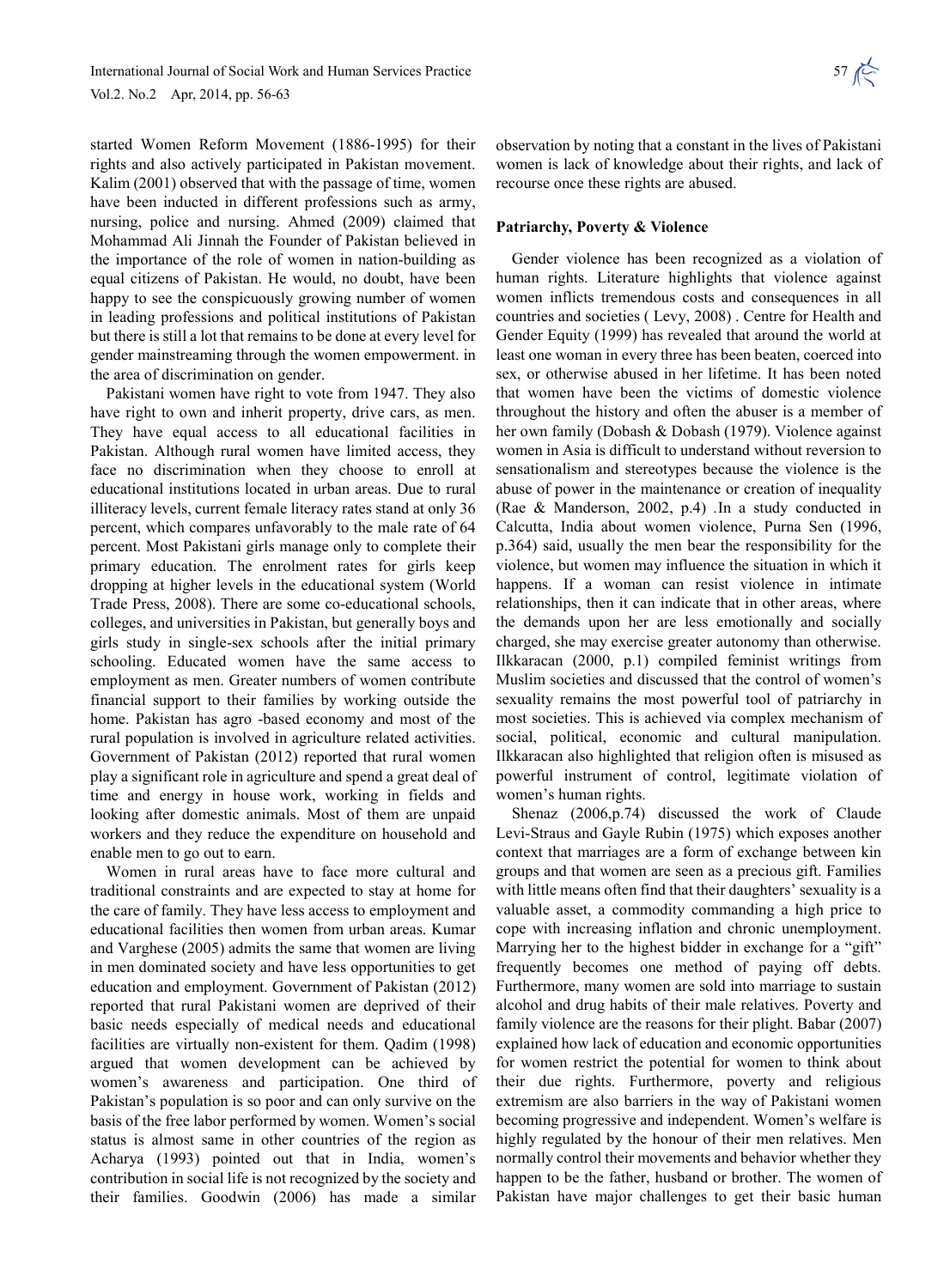rights. Babar also explained that unless the traditional thoughts regarding women as inferior, or as personal property are changed, it might be difficult for women to get any sort of freedom in this atmosphere of fear.

Pakistani women and girls are particularly prone to acts of violence by men. Such acts can include beatings, mutilation, having acid thrown on their faces, murder, custodial beatings, rape, and the practice of 'honor killings', where a woman who deviates from established social and cultural norms is killed, ostensibly to protect the family's honor (World Trade Press, 2010, p.28). Rehmatullah (2002) similarly observed that women have always suffered from violence ranging from outright brutality. Babar (2007) explained that women in Pakistan are facing various forms of violence, discrimination and inequality in almost every aspect of life. Amina Mama (1996, p.6) claimed that the violence against women is fundamentally about enforcing power relations between men and women. There is however a strong class-caste component. According to Human Rights Watch (1999), women in Pakistan face staggeringly high rates of rape, sexual assault, and domestic violence while their attackers largely go unpunished owing to rampant incompetence, corruption, and biases against women throughout the criminal justice system. Levy (2008, p.59) utilized the United Nation's study to calculate the cases of honor killing in fifteen countries and found that among five thousand honor killings in the world, one thousand to fifteen hundred cases happened in Pakistan. She also referred to the Human Right Commission of Pakistan's data that showed that at least 565 girls became the victim of honor killing in 2006. Ansar Burney Trust (2013) investigated the vast majority of cases where women lost their lives due to violence at home, their husbands and in-laws were implicated. In other cases, victims' fathers and brothers were responsible. In many cases, if a woman needed to get divorce or separation, she risks face mutilation (cut off their nose, hairs, ears) by her husband or any other family member. Abdullah (2003) noted that Islam does not only give the woman the right to decide on marriage, but also the right to divorce.

Aurat Foundation (2011), a women's organization working in Pakistan estimated that as many as eight women are raped every day and half of them are minors. Many of these are committed to exact revenge on the victim's family, as women are considered keepers of the family honor. Rapes are also ordered as punishments by the Panchayat and Jirga<sup>[1](#page-0-0)</sup> councils of elders, sometimes for crimes committed by other members of the family. Aurat Foundation's Policy Data Monitor-Violence Against Women (PDM) Program (2011) reported sharp increase in the cases of violence against women during January to June, 2011. Their statistical data also exposed 4448 cases of violence against women, reported during January to June, 2011, as compared to 4061 reported in 2010, an 8.7 per cent increase. Murder of women

for various reasons (issues related to polygamy, property dispute, etc, excluding honor crime) was at second position with 799 women murdered during the reported period. Human Right Commission of Pakistan (2011) reported that violence against women is a key human rights issue in Pakistan. Even in the year 2010, the legal, protective and preventative measures needed to provide effective protection to women against violence perpetrated in the name of honor remained absent. According to the statistics of Human Rights Commission of Pakistan (2011), in 2010, 1,790 women were murdered. Among them, 791 were killed in incidents of honor killing by their families and included six Hindu and 11 Christian women. Of the 1,790 women murdered, at least 452 were killed by their husbands, 225 by their brothers, 58 by their sons, 50 by their fathers, 63 by in-laws, and 228 by other close relatives. At least 18 victims of honor killing were raped and eight gang-raped before being murdered. As many as 719 women committed suicide in 2010, while another 414 women attempted suicide but their lives were saved. As far as the data related to the Punjab Province is concerned, Human Right Commission (2010,) provided some statistical details about the incidents of violence against women in Pakistan as; 2,903 women were raped, 2,581 of them in Punjab, 791 women were the victims of honor killing.

The practice of honor killings has an enormous negative impact on Pakistani women continues to be widespread .These involve a woman being murdered by a male relative in an attempt to protect the family's honor. This is usually because the woman is suspected of having an extra-marital relationship or, if unmarried, of being in love with a boy of whom the girl's parents and relatives disapprove. Hundreds of such killings take place in Pakistan every year. This practice allows a male relative to kill a relative who indulges in un-Islamic activities in order to retain the family's honor (World Trade Press, 2010). Pakistan has strong, traditional family system and Saigol (1995) discussed that Pakistani culture has strong notion of family bond, family loyalty and familial love. Family provides a sense of belongingness so in Pakistani culture; it is like a sin to attack family system because it is sanctified institution. Like other developing countries, women's problems within the family are usually not reported to the concerned authorities because it is considered a private matter. It generally becomes very difficult for women to live in homes if they want to register their protest against discrimination and violence, they need some shelter at that point. If a woman goes against the wishes of her family and becomes assertive to get her rights and independence, it may result in serious consequences of honor killing or Karokari. News and reports related to honor killing, acid attacks, rape, bride burning and women harassment have become a regular part of national and local newspapers of Pakistan.

The Human Right Commission of Pakistan(2010) provided the latest development in Pakistan about women situation in their annual report *State of Human Right in Pakistan,* noted that Pakistan has adopted Protection against

<sup>&</sup>lt;sup>1</sup> Panchayat/Jirga is a council of local elder people to serve as local judicial system. It is called Panchayat in the Punjab province and Jirga in Khyber Pakhtoonkhwa, Pakistan.  $\frac{1}{2}$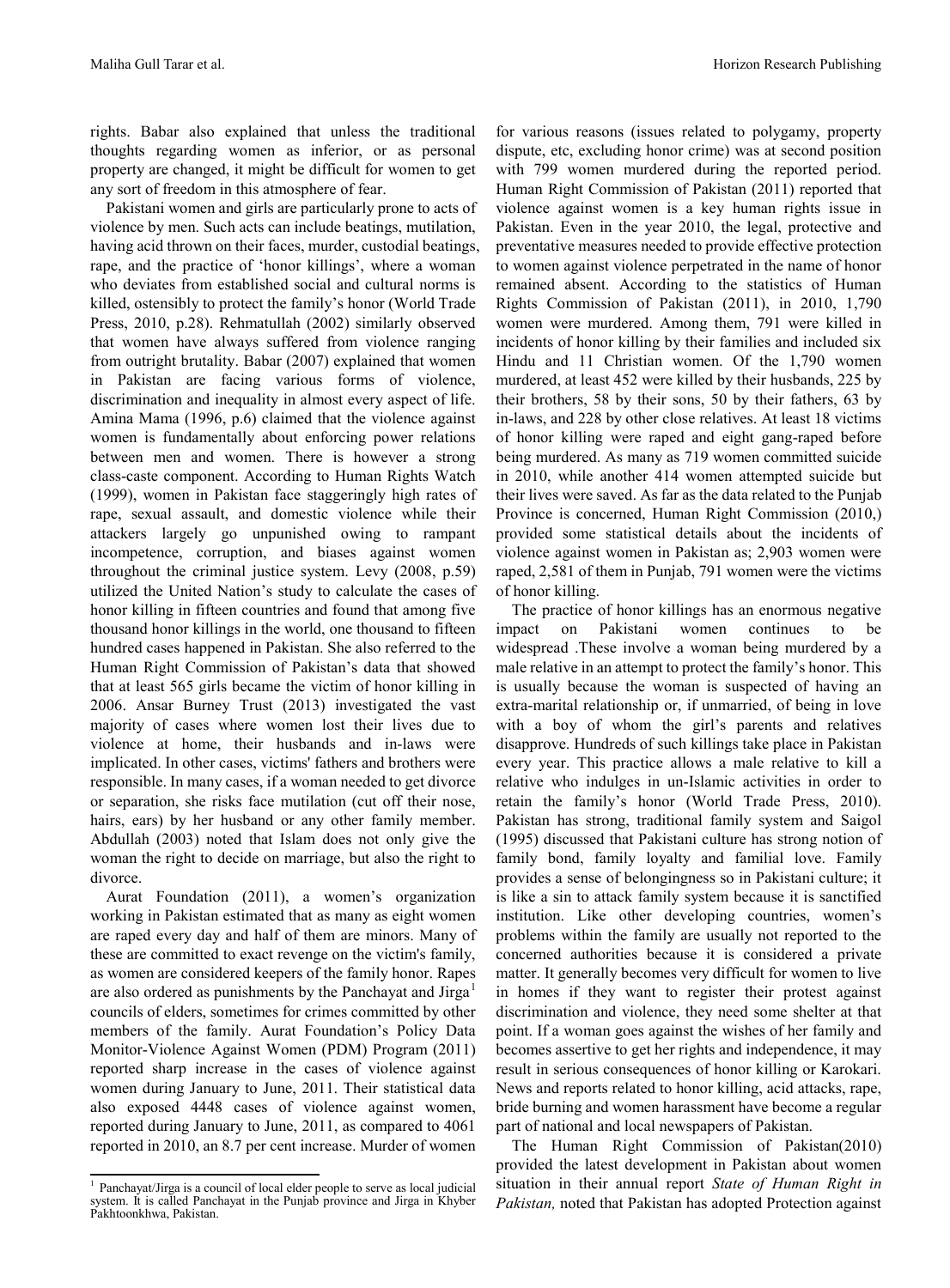Harassment of Women at Workplace Act 2010 but the Domestic Violence (Prevention and Protection) Bill lapsed because it could not be submitted to the Senate in time. Also noted is that the Federal Shariat Court declared parts of Protection of Women Act 2006 unconstitutional, Women parliamentarians not represented in the committee formed to draft 18thAmendment Bill. According to the Human Rights Watch (1999), Pakistan's criminal justice system typically views domestic violence as a private matter that does not belong to the category of crime or custom so women victim of violence have to face hostility and high level of unresponsiveness .Anita (2003) observed that Pakistan government is attempting to eliminate all types of discrimination against women by protecting women's rights within the family and society. According to CEDAW (2006), electronic as well as print media played a significant role in creating awareness about women's rights but state parties have to identify the extent and nature of practices and customs which perpetuate violence against women. Planning Commission of the Government of Pakistan prepared Pakistan Millennium Development Goal Report (PMDGR) 2010 to achieve the UN Millennium Development Goals. All indicators except one showed slow progress towards promotion of gender equality and women empowerment. The only target achieved is the increased proportion of women representation in national parliament. According to the report, the progress was slow for the MDG goal 3, "Promoting Gender Equality and Women's Empowerment", and the target might not be met by 2015 (HRCP, 2010).

Research evidence reveals direct link between poverty and violence within communities and relationship. Zia (2011) explained that the concept of poverty does not mean the absence of food, shelter and cloth; however it may dimension such as lack of capacity to overcome hunger, illness, ignorance, violence and injustice*.* Hart (2008) discussed the relationship violence caused by patriarchal power dynamics and argued that the poverty itself is a form of unnecessary systematic violence. Hart explained that the experience of violence can be different for people living in poverty as a combination of poverty and violence prevents choices, limits capabilities and inhibits access to safety. Hart also accepted that extreme poverty appears to be the direct cause of some specific forms of violence against women in some regions of the world. Fawcett and Waugh (2008) appreciated Hart's work which highlighted the challenges faced by people who live in poverty to escape from relationships dominated by violence, oppression and abuse. According to Welby and Myhill (2000), the British Crime Survey found that people living in poor households and financially insecure households were more likely to suffer from domestic violence. However, the correlation between poverty and domestic violence does not mean that domestic violence is not found in better off households as well. Living in extreme poverty causes some men to take out their frustration on women and children (Hart, 2008). Mama (1996) provided evidence to suggest that socially oppressive circumstances

like poverty, overcrowding and police harassment produce more intra-communal violence, including wife beating and other abusive behaviors.

More than a patriarchal Muslim society, Pakistan is also a developing country with low GDP and per capita income. According to United Nations Development Program (UNDP, 2012), no recent poverty data is available in Pakistan but due to high inflation rate, natural disasters and removal of subsidies, vulnerable poor are going deeper into poverty. Women are more than fifty percent of Pakistan's population and Abdullah (2013) pointed out that the majority of Pakistani women suffer from all forms of poverty than men so poverty has a gender dimension. Abdullah also claimed that seventy five percent of Pakistan's population lives below the poverty line and majority of this comprise of women. Seventy percent of rural women work in agriculture and livestock. Various reports have recognized that Pakistani women are vulnerable to poverty and different types of violence at different moments in their lives. Human Rights Commission of Pakistan (2007) reported that Pakistan has a traditional patriarchal society and women's problems are treated as a confidential matter. Majority of Pakistani women suffered from all forms of poverty due to their low socio-economic and political status. Abdullah (2013) highlighted that despite the national constitution which ensures gender equality and pointed out that Pakistan is signatory of all international treaties to ensure women's rights and gender equality but women are still suffering from poverty and violence. Abdullah also points out the gap between stated commitments and actual practices. Welby and Myhill (2000,p.2) also noted that domestic violence can also lead to poverty as it makes it more difficult for women to hold down jobs and can increase ill health. Furthermore, unemployment and lack of economic resources may make it harder for them to leave a violent partner. Paul (2010) also explained that men who perpetrate domestic violence usually use it as a tool to have sense of control and power or their threatened by her independence. Women's efforts to leave a violent relationship can have shocking economic impacts. They might have to lose access to partner's income, children's custody, housing, health care and their jobs as well.

According to United Nations Development Program (2012), Pakistani women have to face gender-based inequality in three dimensions, economic activity, empowerment and reproductive health. UNDP (2012) also indicated that Pakistan has 0.573 value in Gender Inequality Index (GII) which ranks it 115 out of 146 countries in the 2011 ranking. An Asian Development Bank's study (2002) examined structural causes of poverty and its gender dimension. The study concluded that women's secondary status leads to their poverty of opportunities and lower investment in them. Oppressive power dynamics as well as the restricted options are available to people living in poverty to escape from abusive relationship (Hart, 2008).

Gazdar (2001) and Chaudhry (2001) conducted a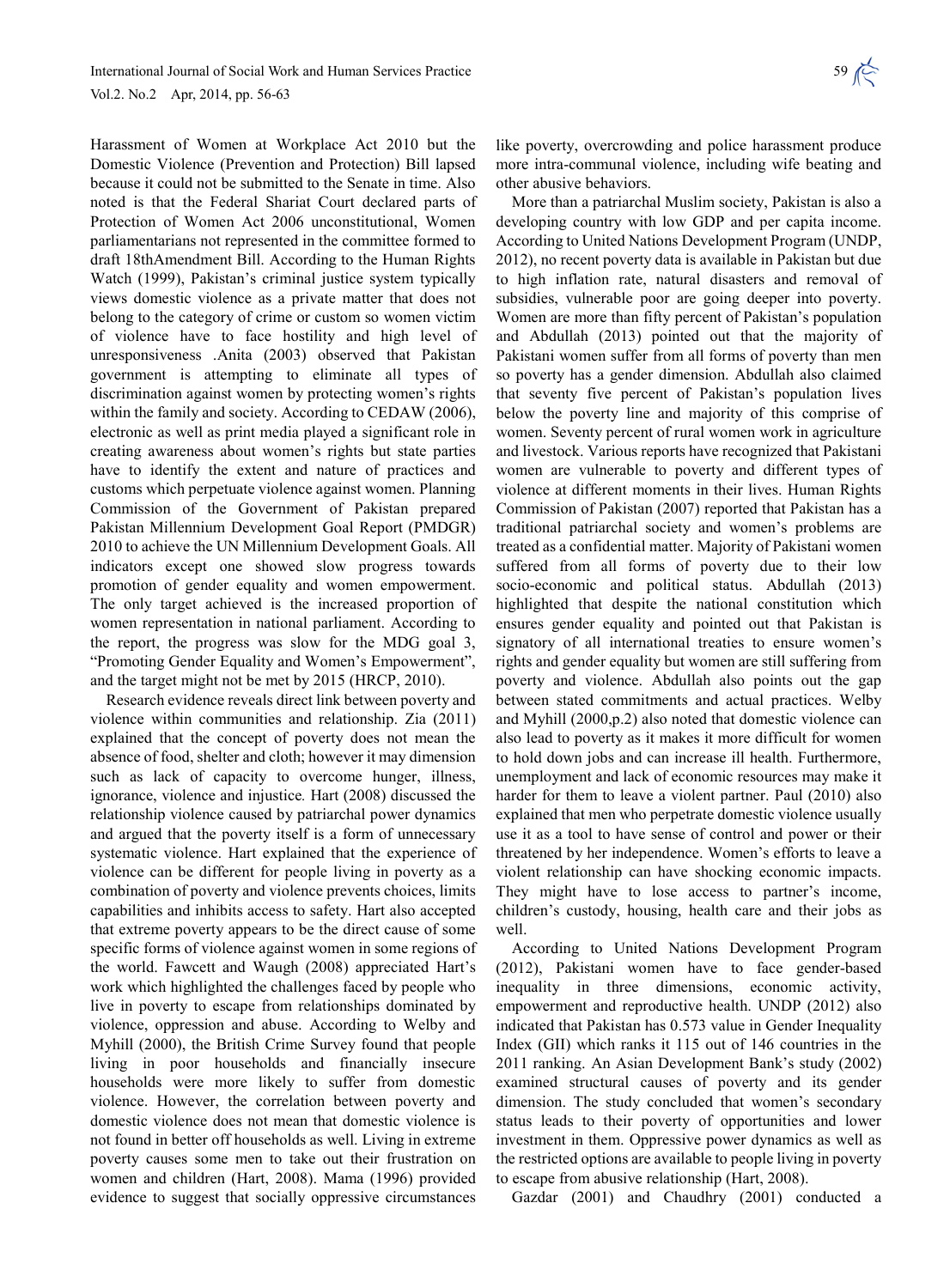qualitative study about poverty in six districts of Sindh and the Punjab to understand the reasons and coping strategies adopted by people and concluded that there was a strong correlation between social grouping and economic class in all of the six survey sites. This was reflected most starkly in relation to land ownership but also in terms of individual characteristics such as education and schooling. Gazdar (2001) focused on complexity of people's lives, women's experience of poverty, gender-power relations within household, social position and class and linked them with the operation of market and state. Shaheed (2006, p.8) pointed out that the gender perspective of poverty is relatively recent in policy discourse. Social exclusion has come up as a significant issue in the emerging poverty discourse in Pakistan. He also explained that women face poverty differently compared to men and they are more prone to suffer from poverty due to gender inequalities, patriarchal control, discrimination, limited employment opportunities and lack of access to inheritance and income. Shaheed also discussed the findings of different surveys conducted using in-depth investigation about gender and poverty perspectives and identified important data gaps about forms of violence, women's occupational categories, division in domestic and outside work intra-household income by sex of earner and role of women in natural resource management. Furthermore, Shaheed emphasized the need to conduct researches about the impact of economic growth on gender based poverty, feminization of poverty, women's political participation and non formal work.

Women have minimum participation in domestic and national decision making because they are considered as inferior beings. To improve women's status and the situation of gender relations in Pakistani society, economic and social order need structural changes.

### **Methodology**

This paper is based upon an empirical study of fifty two women living in seven women's shelter of the Punjab, Pakistan. Ministry of Social Welfare, Women Development and Bait-ul-Mal has established shelters at district level to provide refuge for the women victims of violence but some nongovernmental organizations also provide shelter services in a few cities of the Punjab. Respondents were asked to share information about their socio-economic background, marital status, occupation, religious affiliation and authority pattern, participation in decision making, experience and reasons of violence.

## **Research Findings**

Qualitative analysis of the data exposed the relation between poverty, gender relations, violence and use of violence as a tool to control women's sexuality in Pakistani society. Majority of the respondents preferred public sector

shelter to reside because of security reasons as public shelters are working in collaboration of judiciary and police department.

Majority of the respondents, 92.3 % (48) were from lower class and their monthly family income was less then Rs 8000 (\$80) while only 7.7% (4) were from middle class with monthly family income Rs 20000 (\$200). As far as the residential area was concerned, majority of the respondents, 65% (34) were from rural areas while 35% (18) were from urban areas.

All the respondents (52) were Muslim Pakistani women and among them only 3.8  $\%$  (2) were Shia while 96.2.  $\%$  (50) were Sunni Muslim. Pakistan's national religion is Islam and according to Khan (2006), 97 per cent of the population of Pakistan is Muslim. Nearly 80 percent of Pakistan's Muslims belong to the Sunni sect and 20 percent are Shia. Hindus comprise 2 percent of the population, and Christians make up a little more than 1 percent. The remainder is made up of small communities of Sikh, Jews, Ahmadiya (Qadiyanis), Parsis, Ismailis (followers of the Aga Khan), and Buddhists (World Trade Press, 2010).

Of the fifty two respondents, majority, 82% (43) were married, 9.6% (5) were unmarried, 5.8% (3) were divorced and 1.9% (1) was a widow. Majority of the respondents 75% (39) were illiterate and only 1.9% (1) were Matriculation. The above findings corroborate that cultural customs such as purdah (veil) and early marriages, living in poor quality of housing become the central factors for generating gender gap in enrolment and blocking girl's education ( Ziaullah (2011).

The majority, 92.3% (48) respondents claimed to have patriarchal family system while only 7.7% (4) reported about their matriarchal family system. Majority of the respondents, 75% (39) were reported no occupational status and income but they were contributing to domestic work and labor. Among the working respondents, 13.4% (7) were earning by doing embroidery or stitching clothes. Another finding was that 5.8% (3) respondents were working as prostitutes. Married and divorced respondents also provided information about spouse's occupation. Majority were involved in low income occupations as 48.1% (25) were laborers, 7.7% (4) were jobless, 2.9% (1) were earning as a thief and 1.9%(1) was earning as a spiritual consultant.

#### **Patriarchy, Poverty and Violence: Research Findings**

Women were asked to share their experience about violence and poverty in patriarchal family system. Among the married respondents, many said that their husbands were poor and not able to provide basic necessities of life so they were having extra marital relations to cope with their poverty. A respondent from public shelter said:

My husband was jobless and depressed. We were having nothing to eat. Financial issues destroyed our relationships. He used to beat me daily … it is not easy to tolerate violence and poverty at the same time…I don't want to face poverty anymore so I left home (Safia, Age 37).

Another respondent from a private shelter shared that her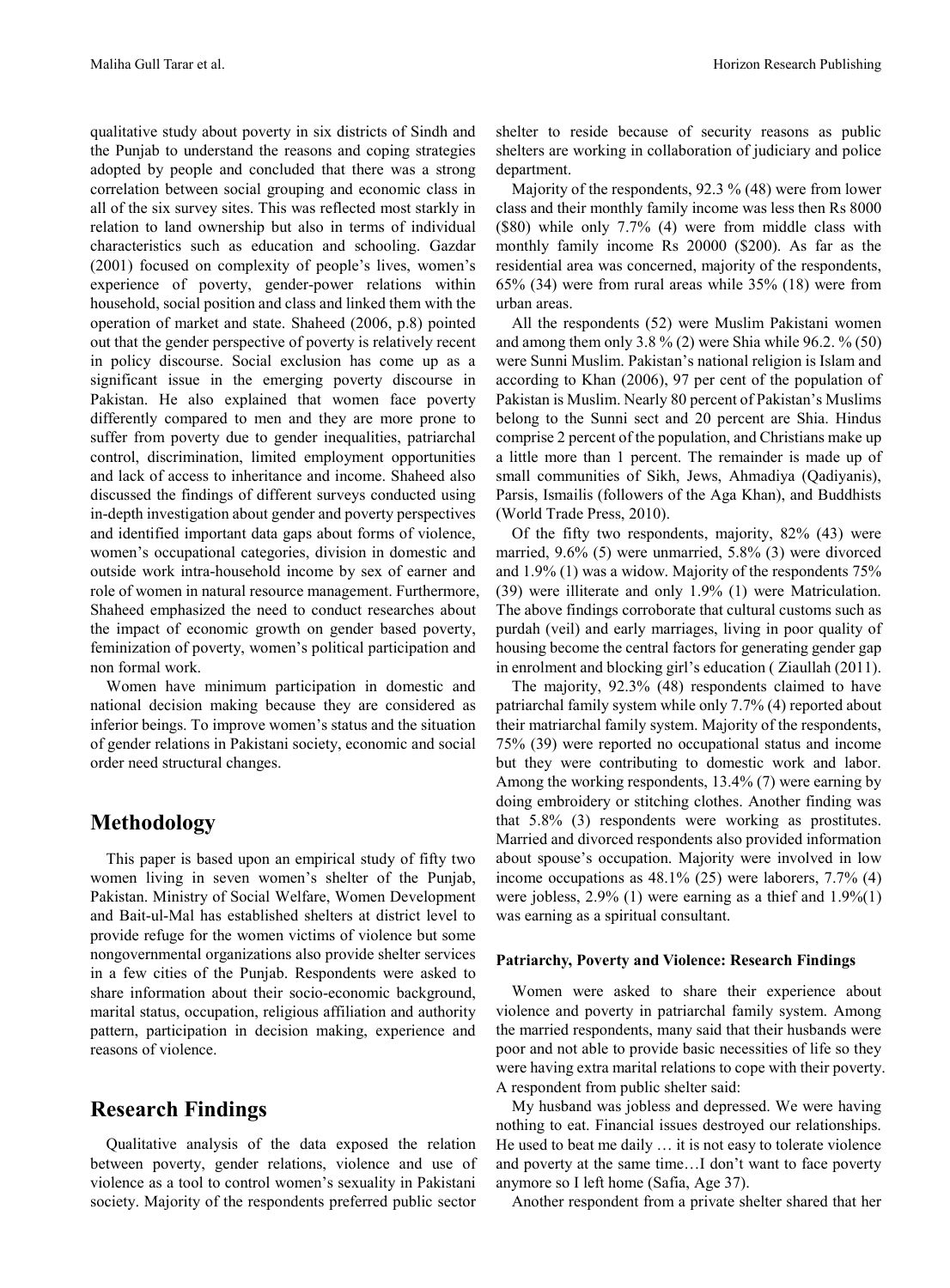grandfather sold her and arranged her marriage after getting a reasonable amount as bride price. Her husband's behavior was not good because she was owned by him as property. She tried to serve him as much as she could but after his second marriage her husband was not willing to own her. She said:

I was only 16 years old and my grandfather was my only guardian but he sold me just for money …I was forced to accept my husband because we were poor and it was difficult for my old grandfather to fulfill daily expensive of life. After marriage, my husband never treated me as wife….I was just a purchased entity…for domestic work and to serve my husband. I was psychologically disturbed but my coping strategy was my resilience because no other choice was available for me. In fourth year of our so-called marital life he remarried and his second wife is not ready to tolerate me…so my husband left me…my grandfather has died and I have no place to go (Rubina, Age 21).

An unmarried respondent from a public shelter said:

I am from a poorest family of tribal area. Life is really tough and conservative there and women have to face discriminatory practices and violence there. Although I was engaged with a cousin but due to his low income I was reluctant to accept him. Television was my only source of entertainment and after watching dramas about Lahore, I decided to leave home to have a liberal and prosperous life in Lahore So I left home with my younger sister but some prostitutes trapped us from a bus stand. They provided us food and shelter but after a few days they sold my sister and forced me to be a prostitute to fulfill my daily expenses…..I can't go back to my home because they will definitely kill me…I can't resist because I have no other option available (Sadia, Age 23).Another unmarried respondent from public sector (Rabia, Age 14) shared that her parents were chose each other and married as a result of which their families disowned them. Her parents died and they were having no relatives. They were living with a friend of her father but after a few months they were not able to pay for their expenses and sought admission in shelter with her two sisters. A married respondent from public shelter shared that her parents are very poor and arranged her marriage with a seventy years old rich man. She said:

I never like him…… He is just like my father….. I can't move with him. Although I have money yet I am not happy with my life. I like a young boy and husband became violent after knowing that. I want divorce to re marry (Sufia, Age 20).

Majority of the married respondents were in women refuge to get divorce safely. They shared that their husbands were poor and unable to provide basic necessities of life. They were having extra marital relation to cope with their poverty and their husbands became violent after knowing that. A respondent from public shelter, said:

We were having three children and my husband was a laborer. His monthly income was Rupees 5000 (Approximately \$50). In his low income, he was unable to

provide food, clothing, shelter and education to my children. To fulfill daily family expenses I was depending upon my boyfriend. He is a shopkeeper and has better financial status. He supported me a lot, financially and emotionally. After knowing about my boyfriend, my husband became violent and used to beat me on daily basis. In our society the male members of the family are supposed to be the bread winner but my husband could just provide violent atmosphere for my children….so I left my home to remarry with my boy friend after getting divorce (Dilshad Bibi, Age 36).

Married respondents also reported that poverty badly affected their marital and social relations. They also accepted that their husbands were having psychological and social pressure to earn more but they used to transform their depression in form of children and wife beating. A respondent from public shelter said:

My husband has to support a huge family. He never gave me even a single rupee for my expanses and also had no care for me and my son. A neighbor's boy is very caring and uses to give me gifts occasionally. After knowing that my mother in law and husband became violent so I left home to get divorce (Fatima Bibi, Age 40)*.* 

Another respondent from a public shelter said:

With the passage of time my husband has no care and love for me. His financial matters are important then me… So I have extra marital relations. Husband is aware and started domestic violence. So want to get divorce to remarry (Sakeena, Age 20).

A respondent from public shelter narrated that her husband was a thief and had many police cases against him. She said;

No one can understand my difficulties….to face psychological torture given by neighborhood, police and relatives and I was just to justify or defend my husband. He was enjoying his life without providing us financial and social support. I have tolerated but now I have a boyfriend who can provide a better facilitated life so want to get divorce. My family, specially the male relatives are against me and want to kill me……where were they when I was facing poverty and everything alone (Kubra, Age 27)

Another respondent (Bano, Age 35) shared that her husband's financial status and expression of his financial depression in form of physical and psychological violence encouraged her to have a boyfriend and she was having illicit relations with the boyfriend as the payment of his financial assistance. She reached shelter to get divorce safely to remarry her boyfriend and expressed that she was aware of societal opinion about her act but where wondered where the society was when she was starving. Another respondent from public sector shelter (Rani, Age 28) experienced husband's violence after having relations with boyfriend who provided financial assistance to her. Jameela shared her life experience:

My husband was not able to provide even a dress at Eid festival and had no care for me and just expressed his financial burden in form of domestic violence so I had an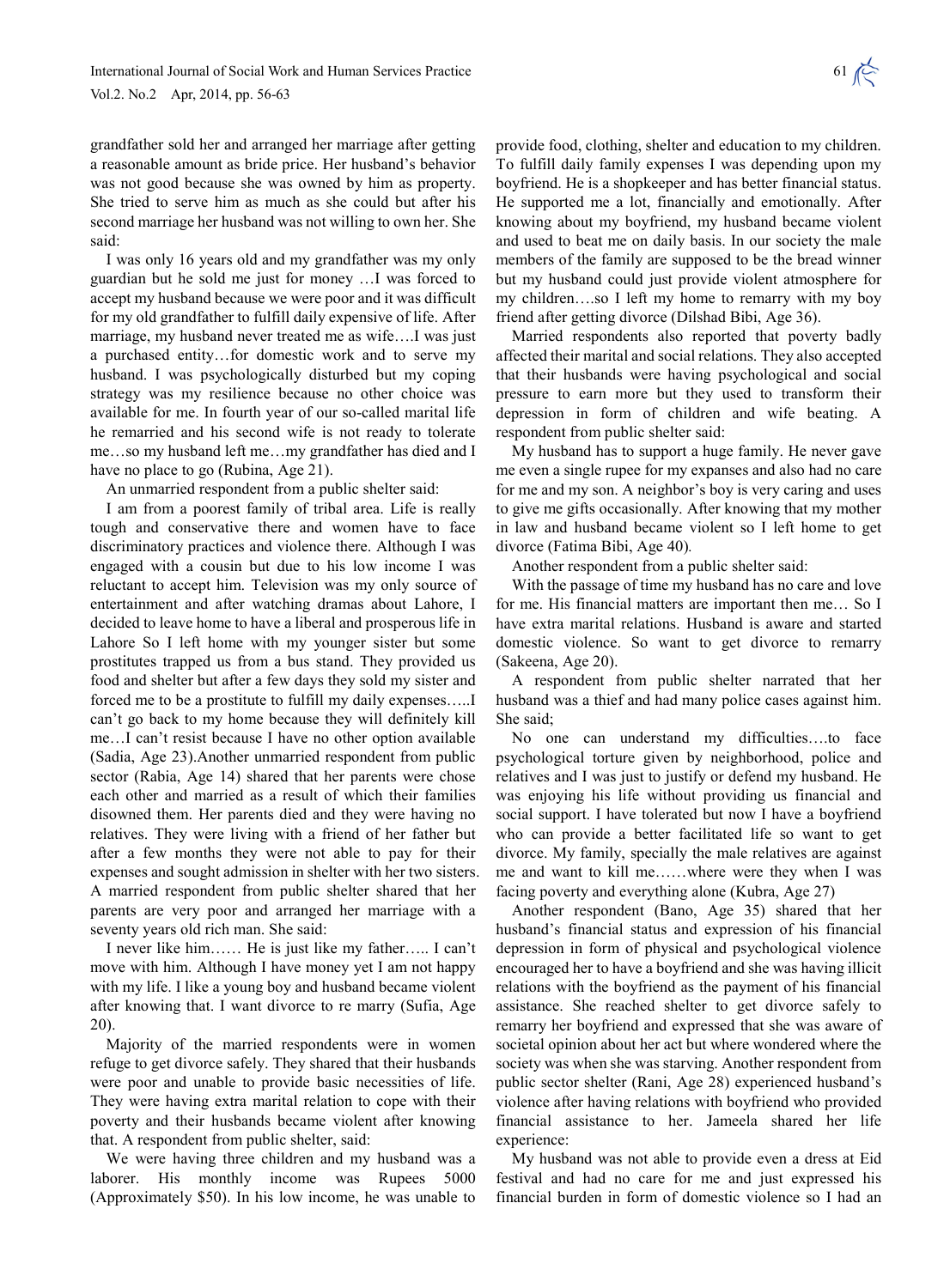opportunity to fulfill my financial needs by having a boyfriend. The boyfriend supported me a lot and after leaving my home with boyfriend, I got shelter to get divorce safely (public shelter, Age 40).

She also explained, in Pakistani culture the husband is supposed to be the breadwinner and if a husband is not able to provide even basic necessities than her wife should have right to divorce. A public shelter said, my husband has no care or love for me. He just knows how to earn and support his family. I like a man who loves me....but husband has become violent to stop me (Naveeda, Age 28). From a public shelter, a respondent (Hafeez Bibi, Age 26) said, poverty enforced me to have a boy friend to fulfill daily expenses…… Now my husband wants to kill me". Another said (Rabia, Age 23), I demanded divorce and he started to beat me……because he knows about my love affair …..after getting divorce I will remarry to have a prosperous life. A worse example of intimate partner violence was also there. A respondent (Beena, Age 30) with burnt body and face was there. She told that her husband burnt her as punishment and said…now you can tolerate poverty with this ugly face.

Although the majority of women who got shelter were from the lower and poorest class of the society who had no access to education and basic necessities of life and they left their homes, children and family just due to some financial incentives given by their boyfriends yet there were some different stories as well. A respondent from private shelter (Bilqees, Age 28) shared:

I was in a relationship with a neighbor…he was having his own business and earning well….. Husband tried to stop me by his physical and psychological violence….I left home for boyfriend and got divorce through court but he left me. Now no one is ready to accept me.

Another from public shelter (Asma, Age 18) said, left husband and home for boyfriend but he left me after using. Family disowned and dropped me at court to get shelter because husband is not willing to accept me.

Respondents with drug addict spouse were facing worse form of poverty and violence. A respondent (Shaista, Age30) shared that her husband was jobless and drug addict. She was working to fulfill family expenses but her husband used physical violence to control her financial and social activities. She said; It is men's world…by beating women they want to make us realize that they are superior creatures and they can control us whenever they want…..for ten years I tolerated….it is enough now.

Some respondents were prostitutes. A respondent from public sector shelter (Bano, Age 26) said, My Husband was a pimp. He used me to earn money and enforced physical violence to control me…... I became prostitute for him but now want to get divorce to remarry a client for better life. Another respondent from public sector shelter (Khatija, Age 35) said, my husband is not leaving me because I am his source of income.

# **Conclusions**

In Pakistani, patriarchal Muslim society, women are vulnerable to different types of violence; however there is a strong class component. Research findings exposed the relationship between patriarchy, poverty and gender violence. Poverty appears to be the direct cause of gender violence as it creates a stressful cycle. Women from low income families were economically dependent, having less access to educational facilities and suffered from poverty as well as violence. They were victims of violence but some of them ironically accepted that their disobedience although from their personal point of view was legitimate has become a cause to be at the receiving end of both verbal abuse and physical violence. Poor women used different strategies to cope with their poverty and patriarchal structure utilized violence against women as a most powerful tool to control women's sexuality. Women were prone to face physical, psychological and social violence against them. To eradicate poverty and control violence, it is important to understand it's psychological, social and gender aspects. It is also important to educate and empower women to promote economic, social and gender equalities as well as to improve the social structure. Social Work as enabling/ empowering profession can be used to solve the problems and restore the abilities by providing correctional and intervention services for those women who by sheer force of circumstances fall into the hands of anti-social elements and later on disowned by their family. Social work practitioners are needed to consider the dynamics of victimization and powerlessness in gender relations because empowerment oriented social work practice can focus on victim's strengths, adaptive skills and competencies to resolve their problems related to poverty as well as violence.

## **REFERENCES**

Abdullah, Said. (2003). Women in Islam: A Comparative Study .Lahore: Islamic Publications.

Abdullah, T., (2013, February 17). Feminization of Poverty. Retrieved

fromhttp://dawn.com/2013/02/17/feminisation-of-poverty/

Acharya, J. (1994). Women in Development: The Sericulture Experience in India. New Delhi: . Indian Publishers.

Ahmed, S. (2009). Dreams Unfulfilled: Imaging Ourselves. Lahore: Jahangir Book Depot.

Ansar Burney Trust. (2013). Our Struggle to Fight for the Rights of Women, Retrieved

fromwww.ansarburney.org/women\_righrs.html.

Asian Development Bank. (2002). Poverty in Pakistan Issues, Causes and Institutional Responses. Islamabad: ADB.

Babar, Z. U. (2007). Violence Against Women in Pakistan: Current realities and strategies for change. Austria: European University Center for Peace Studies